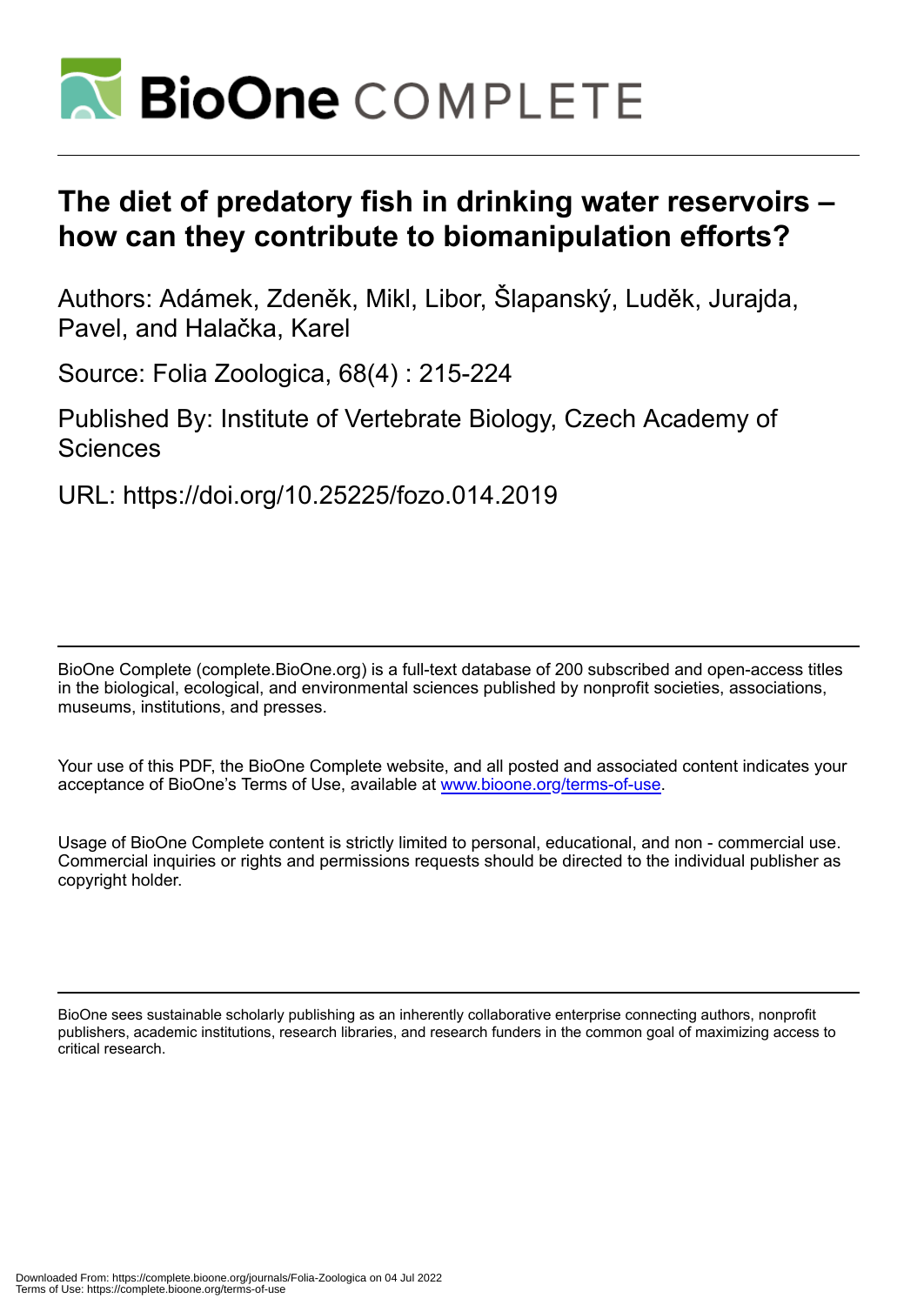# **The diet of predatory fish in drinking water reservoirs – how can they contribute to biomanipulation efforts?**

**Zdeněk ADÁMEK\*, Libor MIKL, Luděk ŠLAPANSKÝ, Pavel JURAJDA and Karel HALAČKA**

*Institute of Vertebrate Biology, Czech Academy of Sciences, Květná 8, 603 65 Brno, Czech Republic; e-mail: adamek@ivb.cz*

Received 13 March 2019; Accepted 24 June 2019

**Abstract.** Efforts to positively influence ecological processes and water quality by manipulating the fish community (biomanipulation) are of particular importance in drinking water reservoirs. One of the principle measures employed is to increase the abundance of predatory fish species as a means of reducing planktonophagous and benthophagous cyprinids. However, there is little information available on the effectiveness of different predatory fish in biomanipulation exercises. We examined the diet of the five dominant predatory species (pike *Esox lucius*, zander *Sander lucioperca*, asp *Leuciscus aspius*, European catfish *Silurus glanis*, and perch *Perca fluviatilis*) in five representative reservoirs in the Morava River drainage basin (Czech Republic). Fish prey made up 75 % of total food intake, with undesirable small cyprinids dominant by biomass (40 %). European catfish and asp were not taken as prey and showed no sign of cannibalism. On the other hand, predation on conspecific predatory species (including cannibalism) was relatively high in perch, pike and zander, thereby reducing their net benefit overall. This little-considered aspect of predatory feeding needs to be taken into consideration in future biomanipulation stocking strategies.

**Key words:** food habits, *Esox lucius*, *Sander lucioperca*, *Leuciscus aspius*, *Perca fluviatilis*, *Silurus glanis*

### **Introduction**

Biomanipulation is a process that aims to positively influence ecological processes and water quality in lakes and reservoirs by manipulating the food-web (Mehner et al. 2002, Vašek et al. 2013). In effect, phytoplankton development is reduced through changes to the fish community (fish stock), principally by reducing populations of planktonophagous and benthophagous species, particularly roach *Rutilus rutilus* L., common bream *Abramis brama* L., silver bream *Blicca bjoerkna* L., rudd *Scardinius erythrophthalmus* L., and gibel carp *Carassius gibelio*  (Bloch), be it by direct removal of such undesirable fish or through suppression by stocking predators. By reducing the abundance of planktonophagous fish, grazing pressure on zooplankton is limited, allowing development of larger filtering zooplankton (i.e. cladocerans of the genus *Daphnia* in particular) that effectively eliminates small planktonic algae from the water column, ultimately leading to increased water transparency. Biomanipulation, therefore, represents targeted influencing of the lower components of the food chain through a hierarchically higher link of the aquatic food chain, i.e. fish. In a broader sense, biomanipulation efforts also tend to focus on reducing benthivorous fish in addition to planktonophagous species (Jurajda et al. 2016), whose feeding habits may support eutrophication processes in reservoirs through bioturbation (Adámek & Maršálek 2013). In the Czech Republic, there are a number of ongoing biomanipulation projects aimed at improving water quality in drinking water reservoirs through ecological measures rather than through chemical intervention. As early as 1978, a framework range of stocking densities was defined for Czech reservoirs (Lusk & Vostradovský 1978) and, more recently, Seďa et al.  $(2000)$  proposed additional stocking of  $>$ 5 kg of piscivorous fish per hectare annually in order to ensure efficient biomanipulation impact. In order to assess the effectiveness of such measures, however, and for effective planning of future biomanipulation measures, it is essential to have a good knowledge of the current state of fish stocks in each reservoir. To address this, Jurajda et al. (2018) undertook a series of comprehensive ichthyological surveys at five representative drinking water reservoirs between 2016

*\* Corresponding Author*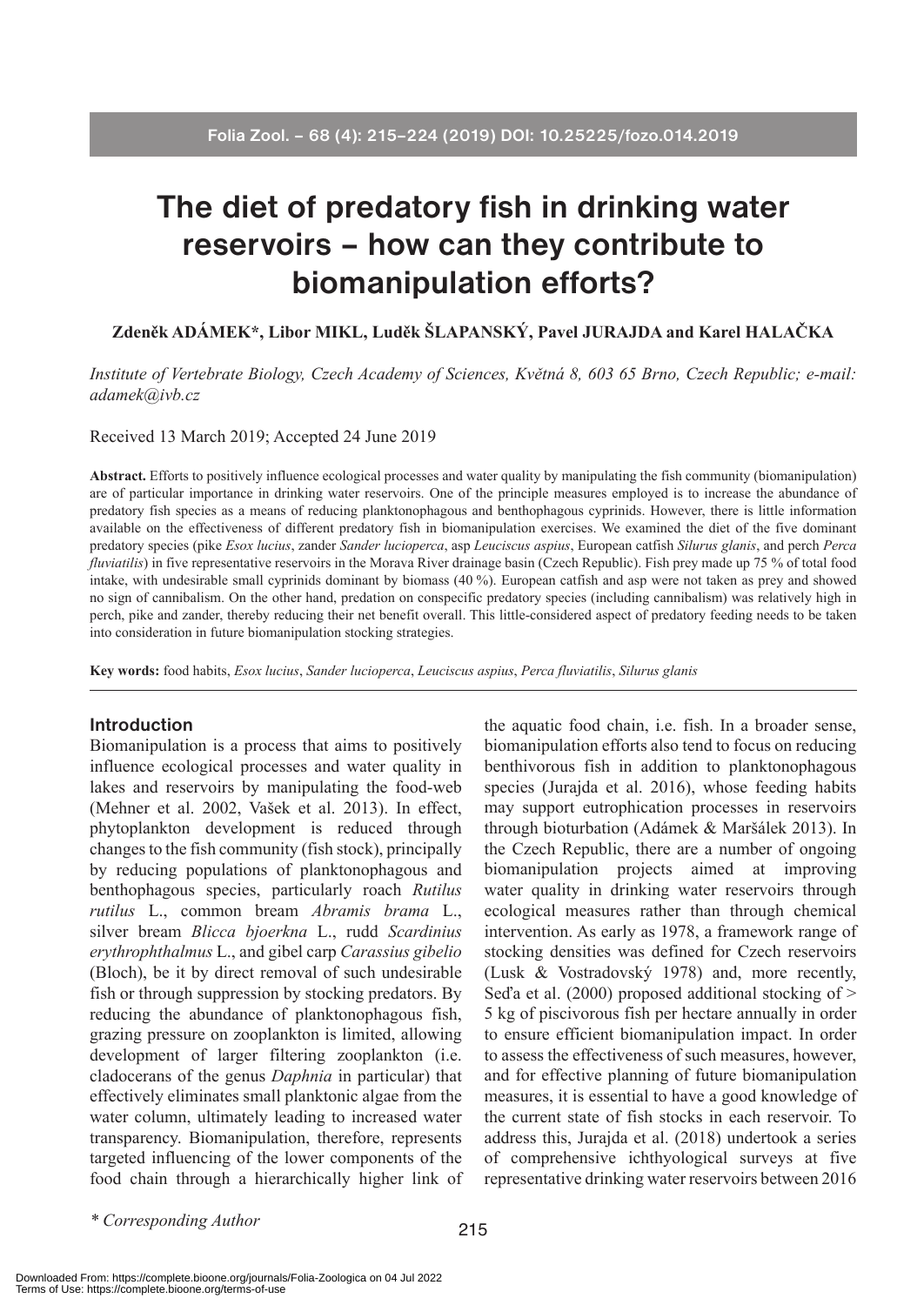and 2017. At the same time, samples of predatory fish were taken for dietary analysis. Here, we assess the diet and feeding strategies of individual predatory species in the reservoirs and discuss their roles in the biomanipulation process.

# **Material and Methods**

### *Study sites*

Five reservoirs situated in the Morava River basin were selected for this study (Hubenov (HU), Bojkovice (BO), Landštejn (LA), Ludkovice (LU) and Nová Říše (NR); Table 1). All were constructed primarily as drinking water resources, though they also serve as a means of stabilising downstream river discharge. Two of the reservoirs (BO and LU) are situated in the eastern part of the Morava River basin at an altitude of around 300 m a.s.l. Both are relatively small and receive high levels of nutrient and organic input from the sewage treatment plants of adjacent villages, making them eutrophic. The remaining three reservoirs (LA, HU and NR) are located in forested countryside in the western part of the basin at altitudes between 500 and 600 m a.s.l. and receive much lower levels of nutrient input. Fisheries management at all five reservoirs is limited to supportive stocking of predatory fish species, mainly pike *Esox lucius* L., zander *Sander lucioperca* L., asp *Leuciscus aspius*  (L.), and European catfish *Silurus glanis* L. (Table 1). No other biomanipulation efforts (e.g. large-scale removal of cyprinids) have been undertaken to date.

# *Fish sampling*

The sampling process used in this study followed the routine monitoring schedule of the Morava River Authority (principally corresponding to the methodology of Kubečka et al. 2010), though the sample area and the number of gill nets exposed was extended (Table 1). Fish were sampled along the shoreline during daylight from late May to early July 2016 by boat electrofishing (one hand‑held anode, EFKO FEG 13000, Honda 13kW, 300 V, 60 A, 50-80Hz), the stunned fish being collected with a 5 mm mesh hand net. Standard benthic (Pokorný s.r.o., Czech Republic; 12 panels, 1.5 m high) and pelagic (12 panels, 3.0 m high) multi-mesh gill nets were exposed overnight, the actual number of gill nets exposed depending on reservoir size and feasibility. The average proportions of examined fish, caught by electrofishing and gill nets were 58 and 42 % respectively (for more details see Table 2). All fish were determined to species, individually measured to the nearest mm (standard length – SL) and weighed to the nearest g for fish stock assessment (Jurajda et al. 2018).



□ invertebrates Cyprinidae **Z**Percidae Esocidae in fish non-ident.

**Fig. 1.** Percentage by weight (%m) of food items in the diet of predatory fish from the five reservoirs under study. Reservoir abbreviations – BO Bojkovice, LU Ludkovice, LA Landštejn, NR Nová Říše, HU Hubenov.



□ invertebrates Cyprinidae ZPercidae Esocidae Tish non-ident.

**Fig. 2.** Frequency of occurrence (%FO) of food items in the diet of predatory fish from the five reservoirs under study. For abbreviations see Fig. 1.

From these, 922 predatory fish (147 age-1 perch (*Perca fluviatilis* L.), 658 > 1+ perch, 43 zander, 39 pike, 24 asp and 11 catfish) were taken and examined for diet analysis (for numbers per reservoir, see Table 2).

#### *Diet analysis*

All fish were sacrificed by deep clove oil anaesthesia  $(0.4 \text{ ml } -1)$  and immediately stored in crushed ice in a portable cool box for transportation to the laboratory. Before removal of the digestive tract, each fish was weighed more precisely to the nearest 0.1 g. The digestive tract was then removed and weighed to the nearest 0.001 g before and after removal of ingested food, the difference being considered the mass of food. Stomach and gut contents were then preserved in 4 % formaldehyde. Fish with empty digestive tracts were noted and excluded from further analysis. Wherever possible, fish food items in the stomach and gut were determined to species level on the basis of scales (own comparative collection) and recognisable bones – pharyngeal teeth (cyprinids – Horoszewicz 1960) and only sporadically mandible/dental (pike, zander, perch, ruffe *Gymnocephalus cernua* (L.) – Čech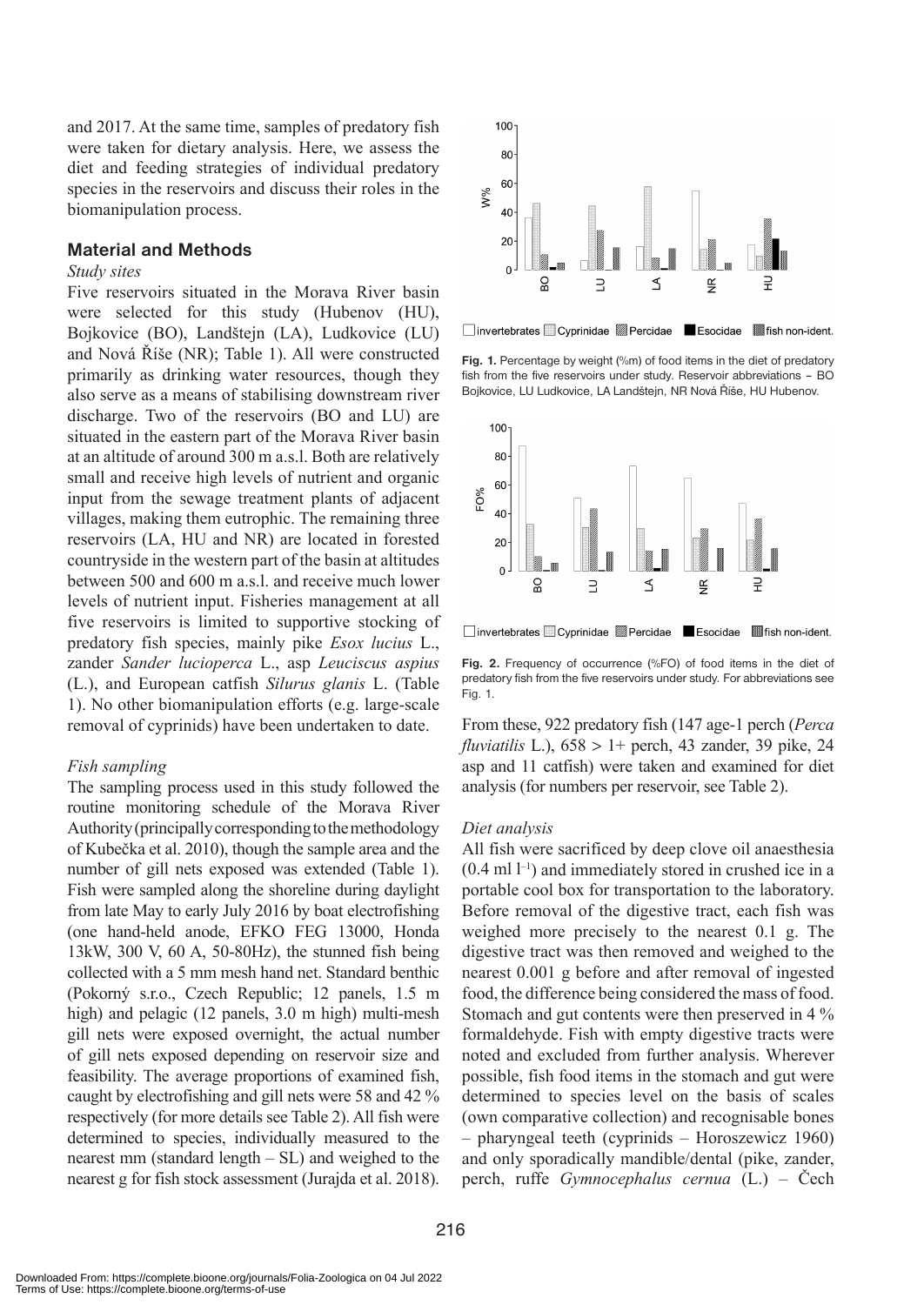**Table 1.** Main characteristics of the five drinking water reservoirs sampled in 2016.

| Reservoir                              | Hubenov                   | Bojkovice                           | Landštejn                     | Ludkovice                           | Nová Říše                     |
|----------------------------------------|---------------------------|-------------------------------------|-------------------------------|-------------------------------------|-------------------------------|
| Abbreviation                           | HU                        | <b>BO</b>                           | LA                            | LU                                  | NR.                           |
| GIS coordinates                        | 49°23'40" N<br>15°29'7" E | 49°3'10" N<br>$17^{\circ}50'52''$ E | 49°1′28″ N<br>15°14'28" E     | 49°7'28" N<br>$17^{\circ}43'45''$ E | 49°9'19" N<br>15°32'40" E     |
| Year put into operation                | 1972                      | 1966                                | 1973                          | 1968                                | 1985                          |
| Volume $(10^6 \text{ m}^3)$            | 3.385                     | 0.965                               | 3.266                         | 0.690                               | 3.090                         |
| Catchment area $(km2)$                 | 19.9                      | 13.8                                | 12.7                          | 13.1                                | 21.3                          |
| Altitude (m a.s.l.)                    | 520                       | 320                                 | 570                           | 285                                 | 555                           |
| Max depth                              | 19                        | 16                                  | 23                            | 15                                  | 20                            |
| Area (ha)                              | 55.0                      | 15.5                                | 40.5                          | 12.5                                | 53.5                          |
| Average depth (m)                      | 6.2                       | 6.2                                 | 8.9                           | 5.5                                 | 5.8                           |
| Chlorophyll-a $(\mu g/L)$              | 18                        | 17                                  | 13                            | 22                                  | 8                             |
| Av. summer water temp. $({}^{\circ}C)$ | $20-24$ °C                | $20-27$ °C                          | 19-25 °C                      | $21-26$ °C                          | 19-24 °C                      |
| Electrofishing (m)                     | 3190                      | 1567                                | 1897                          | 1488                                | 1687                          |
| Benthic/pelagic gill nets (n)          | 8/5                       | 5/5                                 | 11/5                          | 5/5                                 | 8/5                           |
| Species stocked 2011-2015              | zander, catfish,<br>asp   | pike, zander,<br>catfish            | pike, zander,<br>catfish, asp | pike, zander,<br>catfish            | pike, zander,<br>catfish, asp |

et al. 2008). Where identification was impossible, fish remains were summarised as "unidentified fish remains". For the purposes of this study, invertebrates were pooled and presented as "invertebrates". Tracts containing only "non-food" items (grains of sand, plant and wooden debris) were considered as empty and excluded from further analyses. Since there is a supposed distinct shift in food preference during perch ontogeny, perch were divided into two size/ age categories (age-1 and  $> 1+$ ), with the boundary between the two categories set at 75 mm SL, based on the findings of Dörner & Wagner (2003).

Frequency of occurrence (%FO) and percentage contribution by weight (estimated as relative weight percentage, %m) were determined for all prey categories/items according to Manko (2016), using the equations below:

$$
\%FO = (n/n) * 100
$$

where  $n_i$  is the number of fish with food item  $i$  in their digestive tract and *n* is the total number of fish with digestive tracts containing food, and

$$
\%m = \frac{m_i}{m_t} \quad *100
$$

where  $m_i$  is the wet weight of prey item  $i$  and  $m_i$  is the total weight of digestive tract contents in the entire sample. The degree of digestion of individual prey items was not taken into consideration in this calculation.

# **Results**

## *All predators*

Fish represented 74.6 %m (64 %FO) of all prey items recorded in the alimentary tracts of predatory fish at the five reservoirs investigated, with cyprinid species dominant (40.6 %m, 24 %FO) and percids as secondary prey (18.9 %m, 25 %FO) (Tables 3, 4). Unidentifiable fish remains contributed 10.8 %m (13 %FO). Invertebrates made up 23.4 %m (64 %FO) of the overall food bulk, their proportion ranging from 2 %m (22 %FO) in pike to 69.5 %m (83 %FO) in age-1 perch. Predatory species represented 23.2 %m (26 %FO) of predator diet, with perch taken most often (14.7 %m, 17 %FO) and pike and zander making up

**Table 2.** Number of fish examined at each drinking water reservoir caught by electrofishing (E) and/or gill nets (GN). Note: numbers of fish with empty alimentary tracts are in parentheses.

| Fish/Reservoir                     | Hubenov                  | <b>Bojkovice</b>  | Landštejn                | Ludkovice          | Nová Říše                |
|------------------------------------|--------------------------|-------------------|--------------------------|--------------------|--------------------------|
| Perca fluviatilis age-1            | $60(0)$ GN               | 28(0) E           | $4(0)$ E                 | $7(0) E/17(0)$ GN  | $2(0)$ E                 |
| <i>Perca fluviatilis</i> $\geq$ 1+ | 28 $(2)$ E/64 $(0)$ GN   | 78 (0) E/3 (0) GN | $107(1)$ E/116(3) GN     | 50 (0) E/79 (2) GN | 31 $(1)$ E/79 $(2)$ GN   |
| Sander lucioperca                  | 3(0) E                   | 8(4) E/4(0) GN    | 6(2) E                   | $15(1)$ GN         | 1 (0) GN                 |
| Esox lucius                        | 8(1) E                   | $4(0)$ E          | 10(1) E                  | 3(0) E/13(0) GN    | 1 (0) GN                 |
| Leuciscus aspius                   | $\overline{\phantom{0}}$ | $8(1)$ GN         | $\overline{\phantom{a}}$ | 14(1) GN           | $\overline{\phantom{a}}$ |
| Silurus glanis                     | $2(0)$ E                 | 1(0) E            | $3(0)$ E                 | $2(0)$ GN          | $3(1)$ GN                |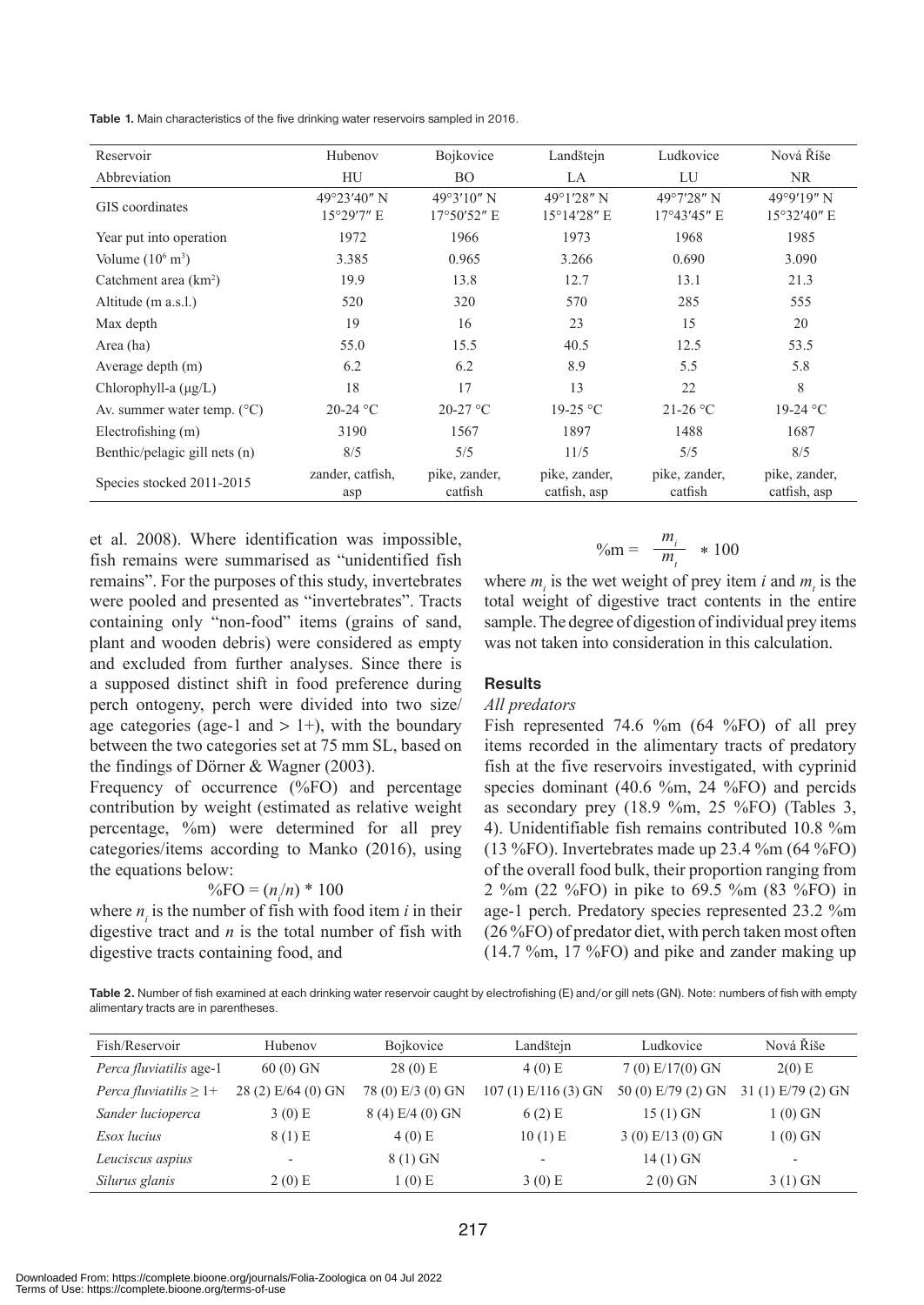| Item/fish                  | P. fluviatilis age-1 | <i>P.</i> fluviatilis $\geq 1+$ | S. lucioperca | E. lucius        | L. aspius | S. glanis  | Total   |
|----------------------------|----------------------|---------------------------------|---------------|------------------|-----------|------------|---------|
| SL range (mm) min.<br>max. | 58<br>75             | 76<br>420                       | 90<br>565     | 55<br>825        | 95<br>410 | 380<br>960 |         |
| R. rutilus                 | 5.2                  | 20.5                            | 11.4          | 11.9             | 14.2      | 4.1        | 14.7    |
| S. erythrophthalmus        | 1.7                  | 0.5                             | 0.0           | 36.5             | $0.0\,$   | 1.6        | 12.1    |
| A. brama                   | 1.0                  | 2.1                             | 3.5           | 10.5             | 0.0       | 25.2       | 8.3     |
| A. alburnus                | 1.4                  | 3.9                             | 0.0           | 0.1              | 18.3      | 3.2        | $2.8\,$ |
| L. aspius                  | 0.0                  | 0.0                             | 0.0           | 0.0              | 0.0       | 0.0        | 0.0     |
| Cyprinidae non-ident.      | 2.4                  | 4.0                             | 3.7           | 0.6              | 12.6      | 1.0        | $2.6\,$ |
| Cyprinidae total           | 11.7                 | 31.0                            | 18.6          | 59.7             | 45.0      | 35.1       | 40.6    |
| P. fluviatilis             | 5.8                  | 15.0                            | 43.0          | 16.9             | 16.4      | 3.3        | 14.7    |
| S. lucioperca              | 1.3                  | 4.4                             | 13.2          | 0.2              | 1.3       | 0.0        | 2.3     |
| G. cernuus                 | 1.6                  | 2.5                             | 2.7           | 0.2              | 0.0       | 0.1        | 1.3     |
| Percidae non-ident.        | 1.2                  | 1.1                             | 1.1           | $\boldsymbol{+}$ | 1.1       | 0.0        | 0.6     |
| Percidae total             | 9.8                  | 22.8                            | 59.9          | 17.3             | 18.8      | 3.4        | 18.9    |
| E. lucius                  | 0.0                  | 0.3                             | 0.0           | 13.0             | 0.0       | 0.0        | 4.3     |
| S. glanis                  | 0.0                  | 0.0                             | 0.0           | 0.0              | 0.0       | 0.0        | 0.0     |
| Pisces non-ident.          | 8.0                  | 10.5                            | 7.5           | 7.4              | 16.8      | 21.1       | 10.8    |
| Pisces total               | 30.1                 | 64.7                            | 86.0          | 97.4             | 80.7      | 59.6       | 74.6    |
| A. astacus                 | 0.8                  | 9.0                             | 0.0           | 1.8              | 0.0       | 37.6       | 11.2    |
| Invertebrates total        | 69.5                 | 34.2                            | 14.0          | $2.0$            | 18.6      | 37.6       | 23.4    |
| Non-food items             | $1.0\,$              | 1.1                             | $0.0\,$       | 0.7              | $0.8\,$   | 2.8        | 2.4     |

Table 3. The diet (%m, percentage by weight) of predatory fish from the five reservoirs under study - summary of all data recorded. Note: + = < 0.05.

4.3 %m (1 %FO) and 2.3 %m (5 %FO), respectively. Asp and catfish were not recorded in the diet of any predator. Overall, cannibalistic feeding represented 11.5 %m (27 %FO), with highest rates of cannibalism recorded in  $\geq 1$ + perch (15 %m, 34 %FO), followed by zander (13.2 %m, 11 %FO), pike (13 %m, 16 %FO) and age-1 perch (6 %m, 10 %FO). Asp and catfish did not display signs of cannibalism.

The proportion of fish prey in predator diet at different reservoirs ranged between 40.3 %m (69 %FO) at NR and 87.6 %m (75 %FO) at LU (Figs. 1, 2). Cyprinids were the dominant prey at three of the reservoirs, representing 57.6 %m (30 %FO) at LA, 46 %m (33 %FO) at BO and 44.5 %m (31 %FO) at LU, while percids were dominant at HU (35.4 %m, 36 %FO) and NR (21.3 %m, 30 %FO) (Figs. 1, 2). Invertebrates were the most frequently occurring food item in the total food bulk (61 %FO) of predatory fish at all reservoirs, with proportions ranging from 47 %FO at HU to 87 %FO at BO (Fig. 2). Percids occurred more frequently than cyprinids in predator diet at LU, NR and HU, while cyprinids were taken more frequently at BO and LA (Fig. 2).

# *Perch*

The dominant food items in age-1 perch diet were planktonic and benthic invertebrates, which represented more than two thirds of the total food bulk (69.5 %m, 83 %FO) (Tables 3, 4). Overall, zooplankton were the dominant component, the remaining prey consisting of water louse (*Asellus aquaticus* L.), mayfly (*Caenis*, *Baetis*) nymphs and subimagos, water bugs (*Micronecta*), caddisfly (*Ecnomus*, *Hydroptila*, Limnephilidae, Leptoceridae), chironomid larvae and damselfly (*Calopteryx*) nymphs. Overall, fish prey represented 30.1 %m (42 %FO) of age-1 perch diet, with cyprinids and percids making up 11.7 and 9.8 %m, respectively. While roach fry were the dominant component of the cyprinids taken at 5.2 %m, cannibalistic feeding on perch fry made up 5.8 %m (10 %FO). The other predatory fish species consumed was zander, though only occasionally (1.3 %m, 1 %FO).

Fish represented around two thirds of  $\geq 1+$  perch diet (64.7 %m, 64 %FO), the other third almost entirely comprising invertebrates (34.2 %m, 67 %FO) (Tables 3, 4). The dominant prey fish taken were roach and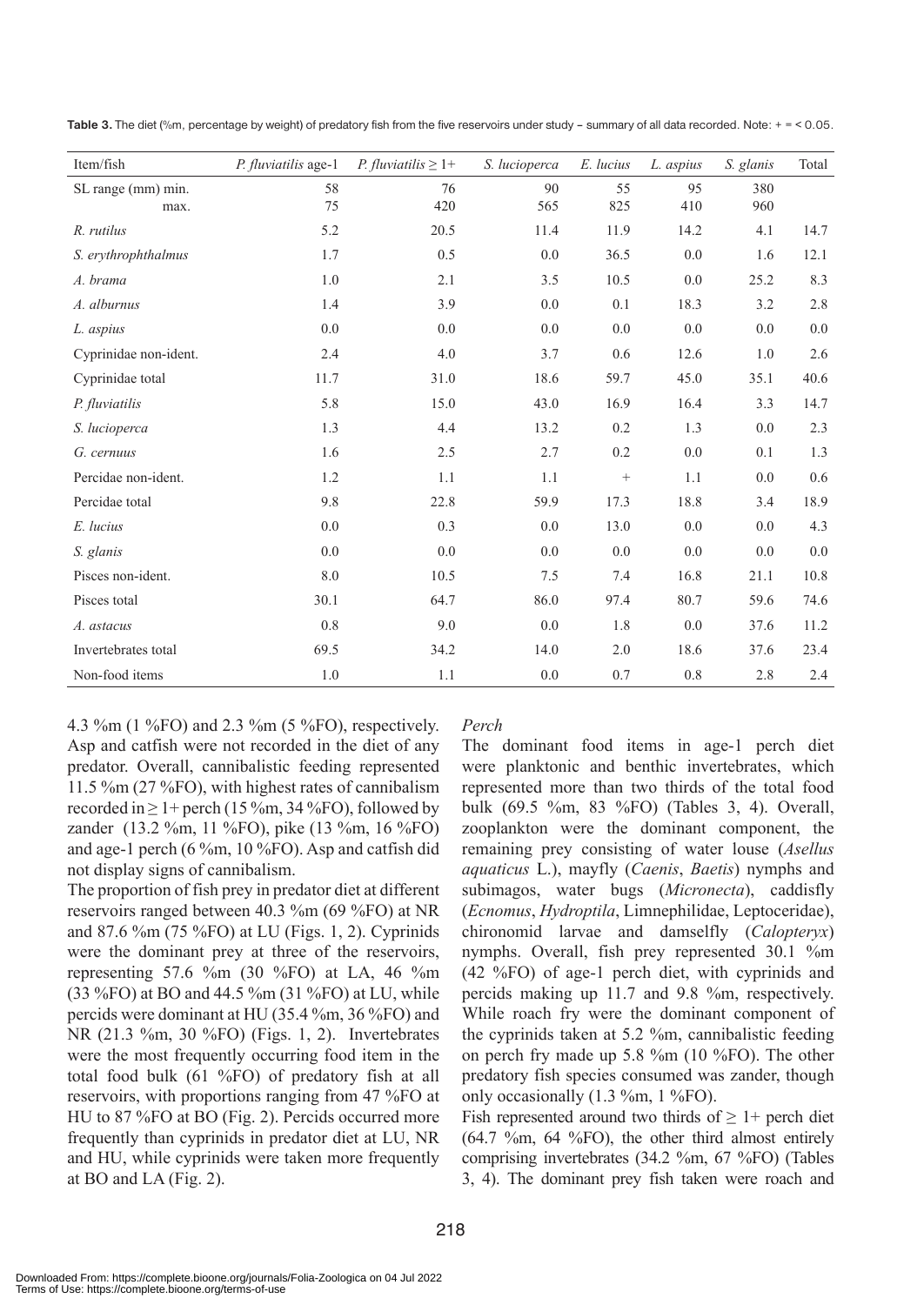| Item/fish             | P. fluviatilis age-1 | <i>P.</i> fluviatilis $\geq 1+$ | S. lucioperca | E. lucius      | L. aspius      | S. glanis      | Total          |
|-----------------------|----------------------|---------------------------------|---------------|----------------|----------------|----------------|----------------|
| R. rutilus            | 9                    | 13                              | 14            | 19             | $10\,$         | 11             | 12             |
| S. erythrophthalmus   | 3                    | 1                               |               | 3              |                | 11             | $\overline{2}$ |
| A. brama              |                      | 1                               | 6             | 8              |                | 22             | 2              |
| A. alburnus           | 3                    | 3                               |               | 5              | 15             | 11             | 3              |
| L. aspius             | $\overline{0}$       | $\mathbf{0}$                    | $\mathbf{0}$  | $\theta$       | $\overline{0}$ | $\overline{0}$ | $\overline{0}$ |
| Cyprinidae non-ident. | 5                    | 6                               | 3             | 8              | 15             | 11             | 6              |
| Cyprinidae total      | 21                   | 27                              | 22            | 43             | 40             | 67             | 24             |
| P. fluviatilis        | 10                   | 34                              | 31            | 27             | 10             | 11             | 17             |
| S. lucioperca         | 1                    | 6                               | 11            | 5              | 5              |                | 5              |
| G. cernuus            |                      | $\overline{2}$                  | 3             | 3              |                | 11             | 2              |
| Percidae non-ident.   |                      | 1                               | 6             | 3              | 10             |                | 1              |
| Percidae total        | 15                   | 43                              | 50            | 11             | 25             | 22             | 25             |
| E. lucius             |                      | 5                               |               | 16             |                |                | 1              |
| S. glanis             | $\boldsymbol{0}$     | $\theta$                        | $\theta$      | $\theta$       | $\theta$       | $\mathbf{0}$   | $\overline{0}$ |
| Pisces non-ident.     | 7                    | 14                              | 8             | 14             | 20             | 44             | 13             |
| Pisces total          | 42                   | 64                              | 90            | 89             | 85             | 71             | 64             |
| A. astacus            |                      | 5                               | $\Omega$      | $\mathfrak{Z}$ | $\overline{0}$ | 44             | 1              |
| Invertebrates total   | 83                   | 67                              | 22            | 22             | 55             | 44             | 61             |

Table 4. Frequency of occurrence (%FO) of food items in the diet of predatory fish at the five reservoirs under study - summary of all data recorded.

perch at 20.5 %m and 15 %m, respectively. Predatory species made up a relatively large part of the diet, with cannibalistic feeding on perch the most common component (15 %m, 34 %FO), followed by zander (4.4 %m) and pike (0.3 %m). Invertebrate dietary items comprised zooplankton; water bugs; mayfly, damselfly and dragonfly (Gomphidae) nymphs; caddisfly and chironomid larvae; and water beetle (Dytiscidae) larvae.

# *Zander*

The diet of zander comprised almost exclusively fish (86 %m, 90 %FO), with percids representing 59.9 %m and cyprinids 18.6 %m (Tables 3, 4). Of the percids taken, 13.2 %m (11 %FO) represented cannibalistic consumption of young zander. Invertebrates made up 14.0 %m (22 %FO) of the diet, with noble crayfish (*Astacus astacus* L.) being taken alongside smaller prey such as mayfly nymphs (*Ephemera*, *Caenis*) and chironomid larvae.

# *Pike*

As with zander, pike diet comprised almost exclusively fish (97.4 %m, 89 %FO), with invertebrate prey (noble crayfish and mayfly nymphs *Baetis* and *Ephemera*) representing just 2 %m (22 %FO) (Tables 3, 4). Cyprinids were the dominant prey taken

(59.7 %m), with percids contributing 17.3 %m and cannibalistic consumption of pike 13 %m (16 %FO). Pike predation on other predatory species was low, with zander representing just 0.2 %m (5 %FO).

# *Asp*

Fish represented 80.7 %m (85 %FO) of asp diet, with cyprinids the dominant item (45 %m, 40 %FO) and percids at  $18.8$  %m  $(25 \text{ %FO})$  (Tables 3, 4). While invertebrates were the most frequently taken item (55 %FO), they represented just 18.6 %m of the total food bulk taken. Invertebrate prey principally comprised caddisfly (*Hydroptila*) and chironomid larvae and imagos.

# *European catfish*

Catfish diet comprised around two thirds fish (59.6 %m, 71 %FO) and one third (37.6 %m, 44 %FO) large invertebrate items, with common bream the most common prey fish (25.2 %m, 22 %FO) and noble crayfish the most common invertebrate prey (Tables 3, 4).

# **Discussion**

The principal measure employed in biomanipulation projects is increasing the density and biomass of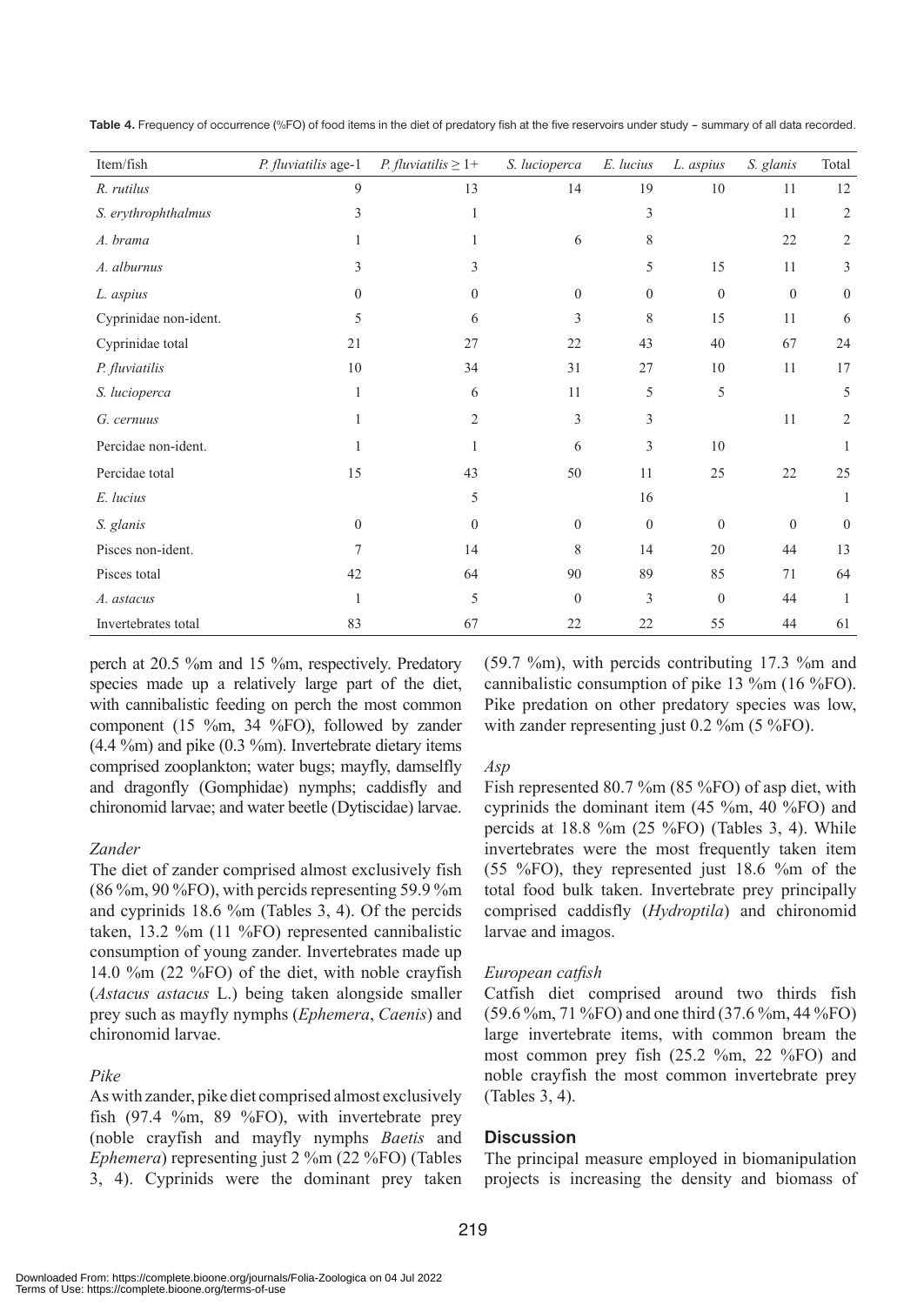predatory fish (e.g. Lathrop et al. 2002, Skov et al. 2002, Vašek et al. 2013). However, if such measures are to be effective as regards water quality management of drinking water reservoirs, the feeding habits of the predatory fish stocked need to be monitored and understood so that the most effective balance can be achieved. Though "apex predators" are known to play a key role in ecosystem stability across environments, their numbers are generally decreasing (Vejřík et al. 2017a), and those of freshwater reservoir ecosystems are no exception. In recreational reservoirs, for example, larger/older predatory fish tend to be relatively rare as they are usually removed by anglers (Jurajda et al. 2018). Predatory fish populations in waterbodies subject to management, whether for food production, biomanipulation or angling, are particularly vulnerable as they are largely dependent on stocking. In the Czech Republic (and elsewhere), drinking water reservoirs are subject to specific management regimes that a) limit public entrance and use, including a ban on angling, and b) aim improve water quality by reducing planktivorous and benthivorous cyprinid populations through annual stocking of predatory fish (e.g. pike, zander, catfish and asp). In this study, we set out to assess the diets of stocked predators in five Czech drinking water reservoirs and discuss our findings in relation to their intended role in controlling cyprinid populations and improving water quality.

The fish assemblages at all five reservoirs corresponded with the "stable cyprinid stage" typical of most European lowland lakes and reservoirs, with roach and common bream together contributing > 50 % of fish stock abundance (Kubečka 1993, Jurajda et al. 2018). Annual stocking of predatory fish (Table 1), however, has led to a relatively high abundance of predatory species, with a non-predatory/predatory biomass ratio ranging between 0.5 and 3 (Jurajda et al. 2018) while in other reservoirs it is markedly higher – e.g. 6.1-6.3. at Brno Reservoir (Jurajda et al. 2015).

Overall, fish made up three quarters (74.6 %m) of predatory fish food bulk and were recorded in two thirds of all fish examined (64 %FO). Both the abundance and species/sizes taken by each of the predatory species differed, however, and this may have had an impact on their role as regards biomanipulation of planktivorous and benthivorous fish species.

Target species (roach, rudd, bream, bleak and ruffe) in perch diet, for example, represented 41.9 % of identifiable prey. Assuming that these species were taken at a similar level amongst unidentifiable fish remains (10.8 %m) then a further 4.5 %m may be

added, making a total of 46.5 % of target species in the overall diet. As perch are also known to feed on cyprinid eggs, with consumption reaching 29 %m of the diet during the spawning season (Zapletal et al. 2016), they may also contribute to lowering cyprinid recruitment success. On the other hand, cannibalism and consumption of other predatory species by both age-1 and  $\geq$  1+ perch were relatively high at 21.9 %m, or 24.1 %m when including a 2.3 % proportion from unidentified prey. Overall, therefore, perch may be considered as having a negative impact as predatory species, they are considered desirable as regards biomanipulation (or at least have the potential to play a future role). If the figures for perch were to be removed from the dataset (i.e. if perch were absent from the reservoirs), then the potential predator impact on cyprinid target species would alter dramatically. In this case, planktivorous and benthivorous fish prey would represent 57.2 %m (or 63.4 %m including the appropriate proportion of unidentifiable fish remains), with predatory species as prey representing just 4.3 % m  $(5 \text{ %})$ . The vast majority of studies on juvenile perch diet, however, report their benthivorous and planktivorous feeding (Vašek et al. 2006, Kratochvíl et al. 2008, Vejřík et al. 2016, Estlander et al. 2017) or planktivory associated with macroinvertebrate consumption (Prejs 1976, Persson et al. 2000, Tolonen et al. 2000, Reszu & Specziár 2006, Schleuter & Eckmann 2008); indeed, in years with strong perch recruitment, planktivory may reach levels that induce a strong depression in pelagic zooplankton (Persson et al. 2000). Conversely, larger perch are considered to be predominantly predators (Jeppesen et al. 1990). Consequently, removal of perch juveniles, larvae and eggs may be undertaken as a biomanipulation measure, while larger perch are left behind (e.g. Jurajda et al. 2016). However, what constitutes a "large piscivorous perch" differs considerably between studies, e.g. > 9 cm SL (Prejs 1976), > 12 cm (Tolonen et al. 2000, Rezsu & Specziár 2006), > 13 cm TL (Schleuter & Eckmann 2008), > 20 cm TL (Kahl & Radke 2006), > 20 cm SL (Didenko & Gurbyk 2016) and 25.5-37.5 cm TL (Jacobsen et al. 2002). Moreover, both our own results and those of previous authors (e.g. Mehner et al. 1998) show that fish prey are regularly taken by juvenile perch, with almost one third (30.6 %m) of food ingested by 42 % ( $n = 108$ ) of the age-1 perch examined in this study being fish. It should also be remembered that most of the fish taken by juvenile perch will be larvae, which rapidly become unidentifiable after ingestion. Schooley et al. (2008), for example, showed that the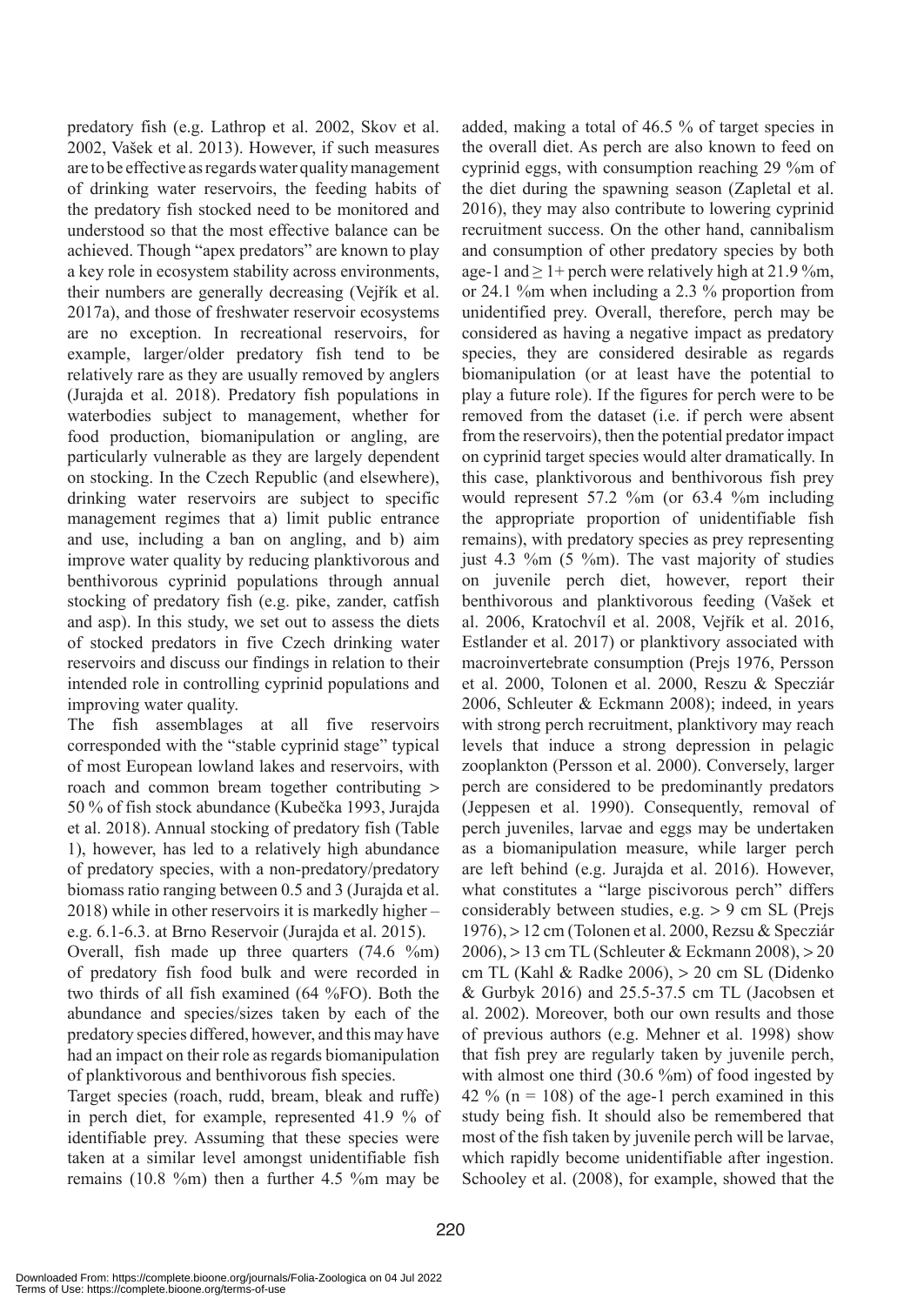larvae of razorback sucker (*Xyrauchen texanus* Abott, 1861) were only identifiable in the gut content of green sunfish (*Lepomis cyanellus* Rafinesque, 1819) and bluegill (*L. macrochirus* Rafinesque, 1819), relatives of the European perch, within 15 min of consumption, and undetectable at 60 min. Logistic models predicted a 50 % or lower probability of identifying razorback sucker larvae within 35 min of consumption (Schooley et al. 2008). Likewise, Lohr & Fausch (1996) obtained similar results for green sunfish allowed to feed freely for 24 h on larval plains killifish (*Fundulus zebrinus* Jordan & Gilbert, 1883). As stated above, cannibalism in perch reached  $21.9\%$ m (24.1 %m) overall, of which 0+ perch made up almost 6 %m.

McCormack (1970) reported onset of carnivorous feeding in perch at > 9 cm TL with cannibalism first occurring at 11.5-13.9 cm TL, while Brabrand (1995) reported intra-cohort cannibalism as early as the perch larval stages. Considering the regular occurrence and relatively high rate of conspecific predation recorded in our own (15 %m) and other studies (e.g. 12.3 % in Yazicioglu et al. 2016), the role of perch in biomanipulation efforts becomes questionable. As a general conclusion, we would suggest that the role of perch is to be assessed on a case-by-case basis, taking full account of the time of year and, especially, the current status of perch recruitment.

Zander, like perch, show an ontogenic shift in feeding, the diet consisting almost entirely of fish from 150 mm SL (Specziár 2011). At both our own sites (Tables 3, 4) and elsewhere (e.g. Didenko & Gurbyk 2016), fish are the dominant item in zander diet, with roach and perch the most important in terms of %FO and numerical and weight dominance. Cannibalism in zander is almost certainly more extensive than assumed under present fish farm management and stocking practices. Unlike the recommendations for pike stocking strategy, for example, the relevant handbooks and manuals (e.g. Ličko et al. 2013, Randák et al. 2014) tend not to consider cannibalistic behaviour in zander. In our own study, however, predation on conspecific juveniles was relatively high at  $13.2$  %m and  $11$  %FO (Tables 3, 4). In Hungary (Lake Balaton, Specziár 2011), the rate of cannibalism in zander ranged between 0.1 and 88 % (mean 19 %, summary data for all size categories between 5-800 mm SL), while at other sites in the Czech Republic (e.g. Lipno Reservoir), values of up to 34 %m have been recorded (Vašek et al. 2018). In Ukraine (Kaniv Reservoir), values ranged from 5.7 %FO (zander < 40 cm SL) to 14.8 %FO (40-54 cm SL), with small

zander the third most common prey (both by %m and %FO) after roach and perch in the largest zander size groups (Didenko & Gurbyk 2016), as also found in our study (Tables 3, 4). Significant inter- and intracohort cannibalism of zander both under natural lake and indoor farm conditions was also highlighted by Frankiewicz et al. (1999) and Policar et al. (2016), respectively.

With respect to feeding habits, pike are considered an ideal fish species for biomanipulation purposes as they are extremely "plastic" in their choice of prey type and size and their response to prey behaviour (Craig 2008). Indeed, its position in a biomanipulated reservoir is irreplaceable due to the numerous predator effects displayed (Vejřík et al. 2017a). Adult pike are model piscivorous predators, with a diet composed almost exclusively of fish (99 %m) and a relatively balanced prey spectrum with no clear preference for systematic groups and/or ecological guilds (Mikl et al. 2017). In the Kaniv Reservoir (Ukraine), roach, perch and gobiids (Gobiidae) were dominant in the diet, though gibel carp exceeded other species by weight (40.3 %m), followed by roach (13.4 %m), bream (13.3 %m) and perch (12.6 %m) (Didenko  $\&$ Gurbyk 2016). By comparison, cyprinids (59.7 %m), represented mainly by rudd (36.5 %m), roach (11.9 %m), bream (10.5 %m), and perch (16.9 %m) were the most important pike food items in our own study (Table 3). However, cannibalism was also relatively high in pike, contributing 13 %m to the total food ingested (Table 3). Cannibalism in pike is primarily a result of intraspecific interactions as both parties usually share the same resources and habitats and, therefore, are commonly involved in competitive interactions (Polis 1988). Non-fish prey tends to be reported only exceptionally and in negligible amounts in pike diet, with such prey usually comprising larger macroinvertebrates such as crayfish (Elvira et al. 1996, this study), macrozoobenthos (Mikl et al. 2017, Yazicioglu et al. 2018) and frogs (Didenko & Gurbyk 2016). The occurrence of crayfish in pike of around 550 mm SL in our own reservoirs (Jurajda et al. 2018) suggests targeted predation as none of the reservoirs suffered from inadequate prey fish resources. On the other hand, it is questionable whether the occurrence of smaller benthic animals (mayfly nymphs, chiromomid larvae) in the diet, especially of larger zander (and pike) individuals, comes from the food of digested prey or results from direct predation.

European catfish showed a high level of feeding plasticity in this study, with fish and macroinvertebrate prey accounting for 59.6 and 37.6 %m, respectively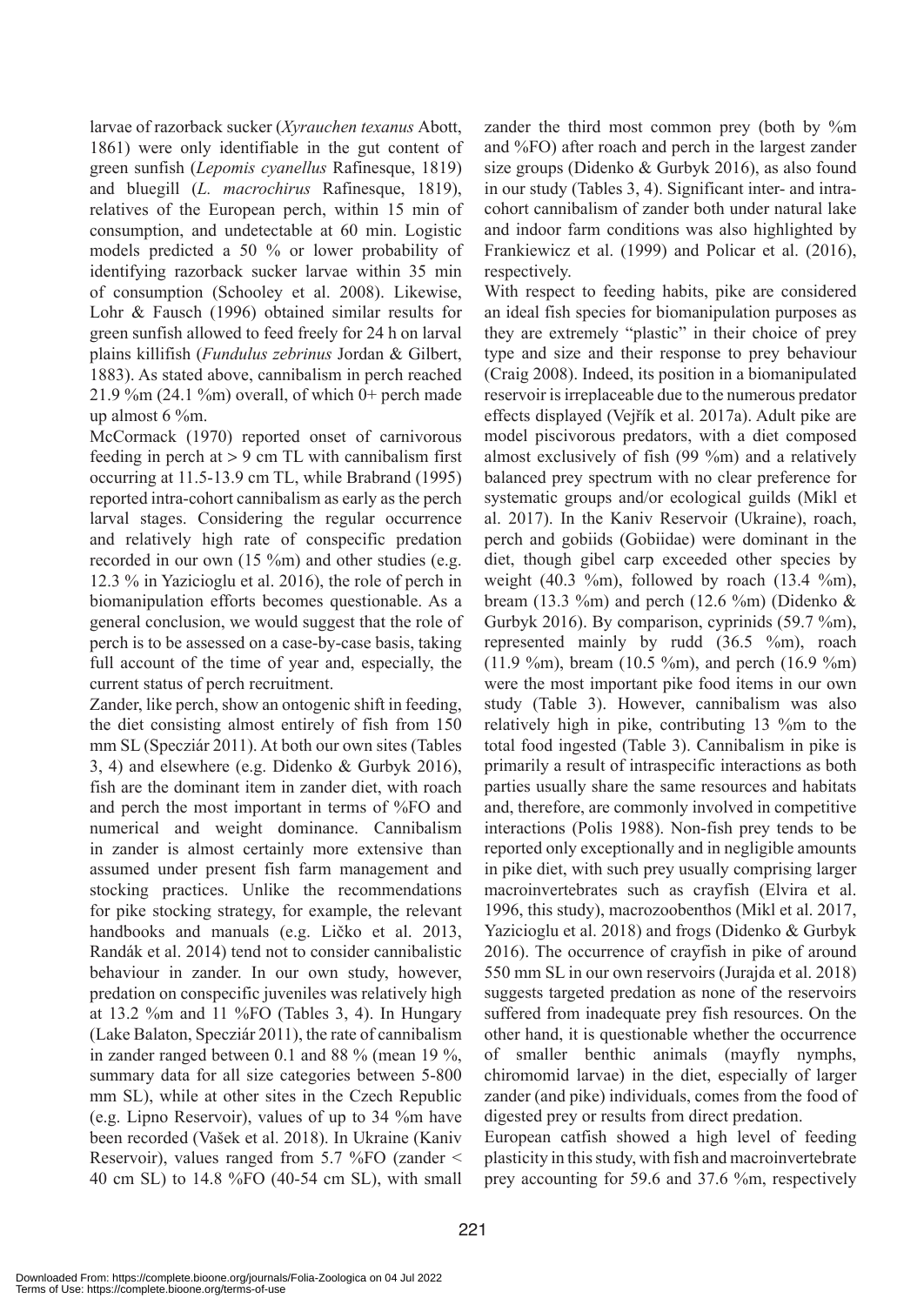(Tables 3). Aside from age-1 perch, this was the lowest predation rate on fish displayed by any predatory species and the highest predation rate on invertebrates. The most important invertebrate food item in catfish diet were noble crayfish, which occurred regularly in individuals up to 960 mm TL (8 kg), thus confirming the assumption that European catfish are more opportunistic in feeding habits than other predators in European freshwater ecosystems (Syväranta et al. 2010). Such high levels of dietary adaptability have also been recorded by Vejřík et al. (2017a), who reported the regular occurrence of semiaquatic vertebrates such as waterfowl, frogs and water-bound mammals in catfish diet, though the catfish examined in their study was somewhat larger (up to 11.8 kg) than those in our own study (max. 8 kg). Moreover, the newly revealed ability of European catfish to utilise perch egg strands as a food source documents its opportunistic feeding behaviour (Vejřík et al. 2017b).

According to Vejřík et al. (2017a), both catfish and pike can coexist in aquatic ecosystems without major problems as the catfish tends to be a nocturnal feeder while pike hunts during the day. Further, Vejřík et al. (2017a) recorded rudd, tench (*Tinca tinca*) and perch as the preferred prey fish of catfish (based on electivity indices), while roach tended to dominate in pike diet, suggesting a relatively low niche overlap. In comparison, roach were the most important prey of both pike and catfish in Ukraine (Kaniv Reservoir), suggesting a higher level of niche overlap in some habitats (Didenko & Gurbyk 2016). On the other hand, catfish diet in the Kaniv Reservoir was relatively restricted, with roach, perch and gobiids along with zebra mussel, *Dreissena polymorpha* (Pallas), the only important food organisms taken. The other items (rudd) did not exceed 2.3 %. According to the literature, European catfish show a very low level of cannibalism; indeed, only Vejřík et al. (2017a) has recorded low levels in natural habitats, the only other records being of regular cannibalism under intensive larviculture (Król et al. 2014).

Asp undergo considerable ontogenic shifts in diet through their lifetime, with four trophic guilds represented by i) zooplanktivory in earliest life stages, ii) an ephemeral period (May-June) of extended feeding on surface arthropods at 16-40 mm SL, and iii) facultative and iv) obligate piscivory at 121-500 mm SL (Specziár & Reszu 2009). This partitioning corresponds with that of Vašek et al. (2018), who observed mostly terrestrial invertebrates and emerged aquatic insects being consumed by juvenile asp of  $<$  100 mm SL, while larger individuals of  $> 100$  m were predominantly piscivorous. The discovery of zander as prey in asp diet, albeit a single occurrence, may also point to possible predation on other piscivorous fish species (Vašek et al. 2018). In this study, terrestrial insects occurred regularly in the diet of both juveniles (110-130 mm SL) and adult asp (max. 358 mm SL) together contributing 18.6 %m of the total food consumed (Table 3). Overall, however, piscivory represented 80.7 %m of the diet, confirming its suitability for food web manipulation in drinking water reservoirs. Asp predation, therefore, has no, or no significant, effect on the populations of other predatory species, with coexisting asp and zander populations, for example, utilising different prey resources, thereby reducing potential negative competitive interactions (Vašek et al. 2018).

It is very difficult (rather impossible) to state any conclusion regarding optimal selection of appropriate species for biomanipulation purposes based just on food analyses. It depends upon many factors and issues which cannot be generalized and might be related optimally to particular reservoirs or conditions. Nevertheless, the analyses of predatory fish diet may serve as a guide for optimization of their stocking strategy. If considering the trophic and climatic factors as driving aspects for the recommendations for appropriate fisheries management of the reservoirs under study, they are to be separated into two groups – moderately eutrophic ones at altitudes  $\sim$  550 m a.s.l. (HU, NR and LA) and eutrophic reservoirs at  $\sim$ 300 m a.s.l. (BO and LU).

As demonstrated by Jurajda et al. (2018), predatory species represented up to 60 % of biomass, with the F/C index (biomass of non-predatory fish/biomass of predatory fish) ranging from 0.5-3 in these reservoirs. This implies a high abundance of predators and their appropriate stocking strategy. Hence, the moderately trophic reservoirs (HU, NR and LA) located at higher altitudes should maintain their composition and intensity of predatory fish stocking. However, based on the predatory fish food analyses, it is recommended that the stocked zander yearlings be released along the whole shoreline in small batches and in late morning in order to minimize perch predation on them. While this recommendation also applies to the lower positioned eutrophic reservoirs BO and LU, these should also benefit from the high feeding plasticity of European catfish and increased stocking rates.

If increasing the density and biomass of predatory fish as a means of improving water quality in drinking water reservoirs is to be truly effective, then the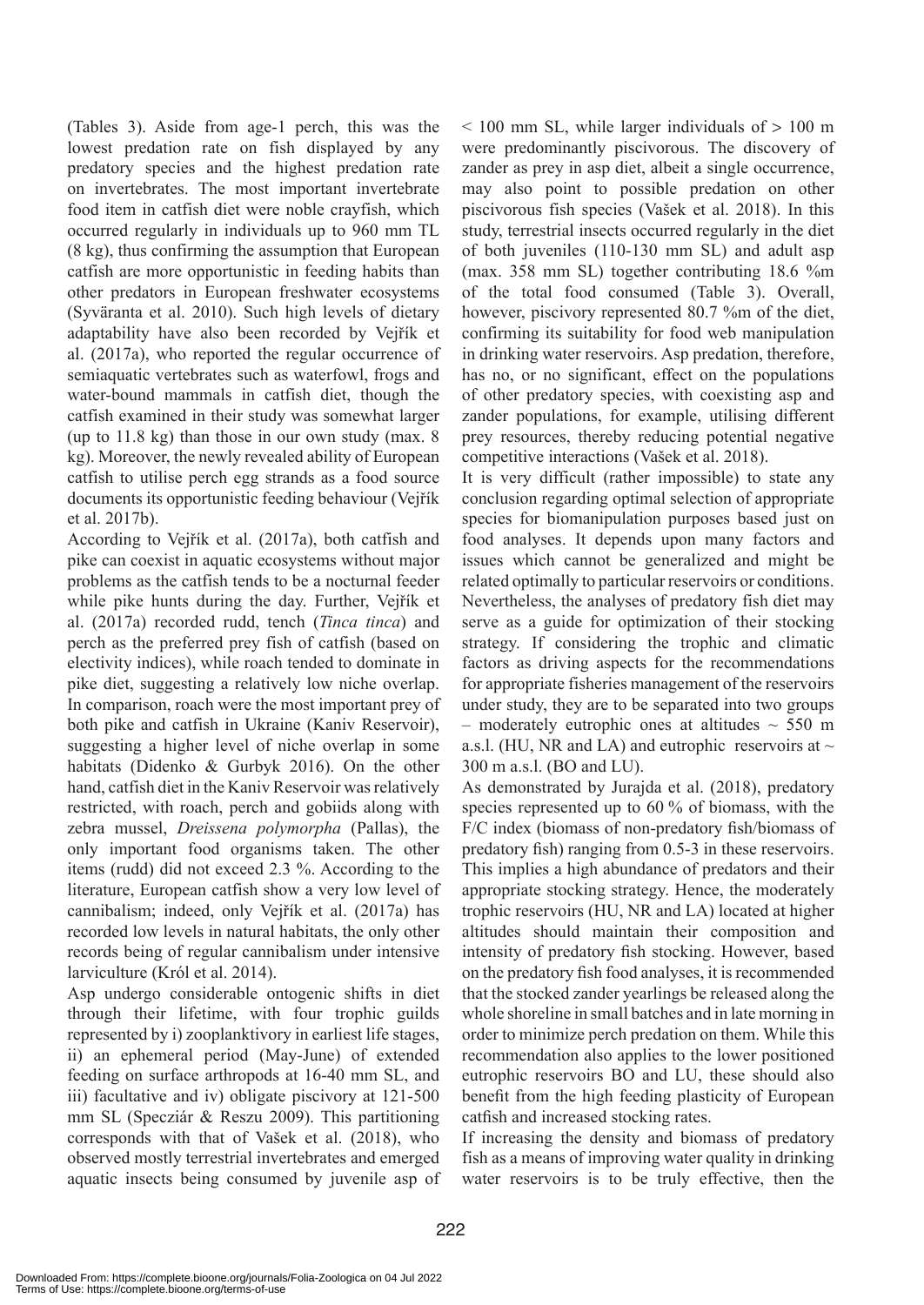feeding habits of the predatory fish stocked need to be fully understood so that the most effective balance can be achieved. Our own results show that, while most of the species stocked did indeed prey on the target cyprinids, relatively high levels of cannibalism and/or preying on other small predatory species (especially in perch, pike and zander) may counterbalance their potential effectiveness, and this factor needs to be fully taken into account in future plans for biomanipulation through top-down predator impact.

### **Acknowledgements**

*This study was supported through Project QJ1620240 "Application of 'top-down' biomanipulation to reduce eutrophication caused by agriculture in reservoirs".*

## **Literature**

Adámek Z. & Maršálek B. 2013: Bioturbation of sediments by benthic macroinvertebrates and fish and its implication for pond ecosystems: a review. *Aquac. Int. 21: 1–17.*

- Brabrand A. 1995: Intra cohort cannibalism among larval stages of perch (*Perca fluviatilis*). *Ecol. Freshw. Fish 4: 70–76.*
- Craig J.F. 2008: A short review of pike ecology. *Hydrobiologia 601: 5–16.*

Čech M., Čech P., Kubečka J. et al. 2008: Size selectivity in summer and winter diets of great cormorant (*Phalacrocorax carbo*): does it reflect season-dependent difference in foraging efficiency? *Waterbirds 31: 438–447.*

Didenko A.V. & Gurbyk A.B. 2016: Spring diet and trophic relationships between piscivorous fishes in Kaniv Reservoir (Ukraine). *Folia Zool. 65: 15–26.*

Dörner H. & Wagner A. 2003: Size-dependent predator-prey relationships between perch and their prey fish. *J. Fish Biol. 62: 1021–1032.*

Elvira B., Nikola G.C. & Almodovar A. 1996: Pike and red swamp crayfish: a new case on predator-prey relationship between aliens in central Spain. *J. Fish Biol. 48: 437–446.*

- Estlander S., Horpilla J., Olin M. et al. 2017: Zooplankton rhapsody: unexpected response in community following increased fish predation. *Boreal Environ. Res. 22: 157–167.*
- Frankiewicz P., Dabrowski K., Martyniak A. & Zalewski M. 1999: Cannibalism as a regulatory force of pikeperch, *Stizostedieon lucioperca* (L.), population dynamics in the lowland Sulejow reservoir (Central Poland). *Hydrobiologia 408: 47–55.*
- Horoszewicz L. 1960: The value of lower pharyngeal arches as species criteria for defining fish of the Cyprinidae family. *Rocz. Nauk Roln. B 75: 238–258. (in Polish with Russian and English summaries)*
- Jacobsen L., Berg S., Broberg M. et al. 2002: Activity and food choice of piscivorous perch (*Perca fluviatilis*) in a eutrophic shallow lake: a radio-telemetry study. *Freshw. Biol. 47: 2370–2379.*
- Jeppesen E., Sondergaard M., Mortensaen E. et al. 1990: Fish manipulation as a lake restoration tool in shallow, eutrophic temperate lakes 1: cross-analysis of three Danish case-studies. In: Gulati R.D., Lammens E.H.R.R., Meijer M.-L. & van Donk E. (eds.), Biomanipulation – tool for water management. *Kluwer Academic Publishers: 205–218.*
- Jurajda P., Adámek Z., Janáč M. et al. 2016: Use of multiple fish-removal methods during biomanipulation of a drinking water reservoir – evaluation of the first four years. *Fish. Res. 173: 101–108.*
- Jurajda P., Adámek Z., Valová Z. et al. 2015: Fish community and fisheries management of Brno Reservoir following revitalisation measures. *Folia Zool. 64: 112–122.*
- Jurajda P., Janáč M., Roche K. et al. 2018: Fish communities of five drinking water reservoirs in the Morava river basin. *Acta Univ. Agric. Silvic. Mendel. Brun. 66: 655–663.*
- Kahl U. & Radke R.J. 2006: Habitat and food resource use of perch and roach in a deep mesotrophic reservoir: enough space to avoid competition? *Ecol. Freshw. Fish 15: 48–56.*
- Kratochvíl M., Peterka J., Kubečka J. et al. 2008: Diet of larvae and juvenile perch, *Perca fluviatilis*, performing diel vertical migrations in a deep reservoir. *Folia Zool. 57: 313–323.*
- Król J., Flisiak W., Urbanowicz P. & Ulikowski D. 2014: Growth, cannibalism, and survival relations in larvae of European catfish, *Silurus glanis* (Actinopterygii: Siluriformes: Siluridae) – attempts to mitigate sibling cannibalism. *Acta Ichtyol. Piscat. 44: 191–199.*

Kubečka J. 1993: Succession of fish communities in reservoirs of Central and Eastern Europe. In: Straškraba M., Tundisi J.G. & Duncan A. (eds.), Comparative reservoir limnology and water quality management. *Kluwer Academic Publishers Group, Amsterdam*.

Kubečka J., Frouzová J., Jůza T. et al. 2010: Methodology of fish assemblages monitoring in reservoirs and lakes. *Biology Centre CAS, Institute of Hydrobiology, České Budějovice. (in Czech with English summary)* 

Lathrop R.C., Johnson B.M., Johnson T.B. et al. 2002: Stocking piscivores to improve fishing and water clarity: a synthesis of the Lake Mendota biomanipulation project. *Freshw. Biol. 47: 2410–2424.*

Ličko B., Mrňa D. & Podlesný M. 2013: A manual for fishery managers*. Czech Anglers Union, Prague. (in Czech)*

- Lohr S.C. & Fausch K.D. 1996: Effects of green sunfish (*Lepomis cyanellus*) predation on survival and habitat use of plains killifish (*Fundulus zebrinus*). *Southwest. Nat. 41: 155–160.*
- Lusk S. & Vostradovský J. 1978: Fish and fish farming on water reservoirs. *Vertebratologické zprávy: 20–28. (in Czech with English summary)*

Manko P. 2016: Stomach content analysis in freshwater fish feeding ecology. *Publishing University of Prešov*.

McCormack J.C. 1970: Observations on the food of perch (*Perca fluviatilis* L.) in Windermere. *J. Anim. Ecol. 39: 255–267.*

- Mehner T., Bendorf J., Kasprzak P. & Koschel R. 2002: Biomanipulation of lake ecosystems: successful application and expanding complexity in the underlying science. *Freshw. Biol. 47: 2453–2465.*
- Mehner T., Mattukat F., Bauer D. et al. 1998: Influence of diet shifts in underyearling fish on phosphorus recycling in a hypertrophic biomanipulated reservoir. *Freshw. Biol. 40: 759–769.*